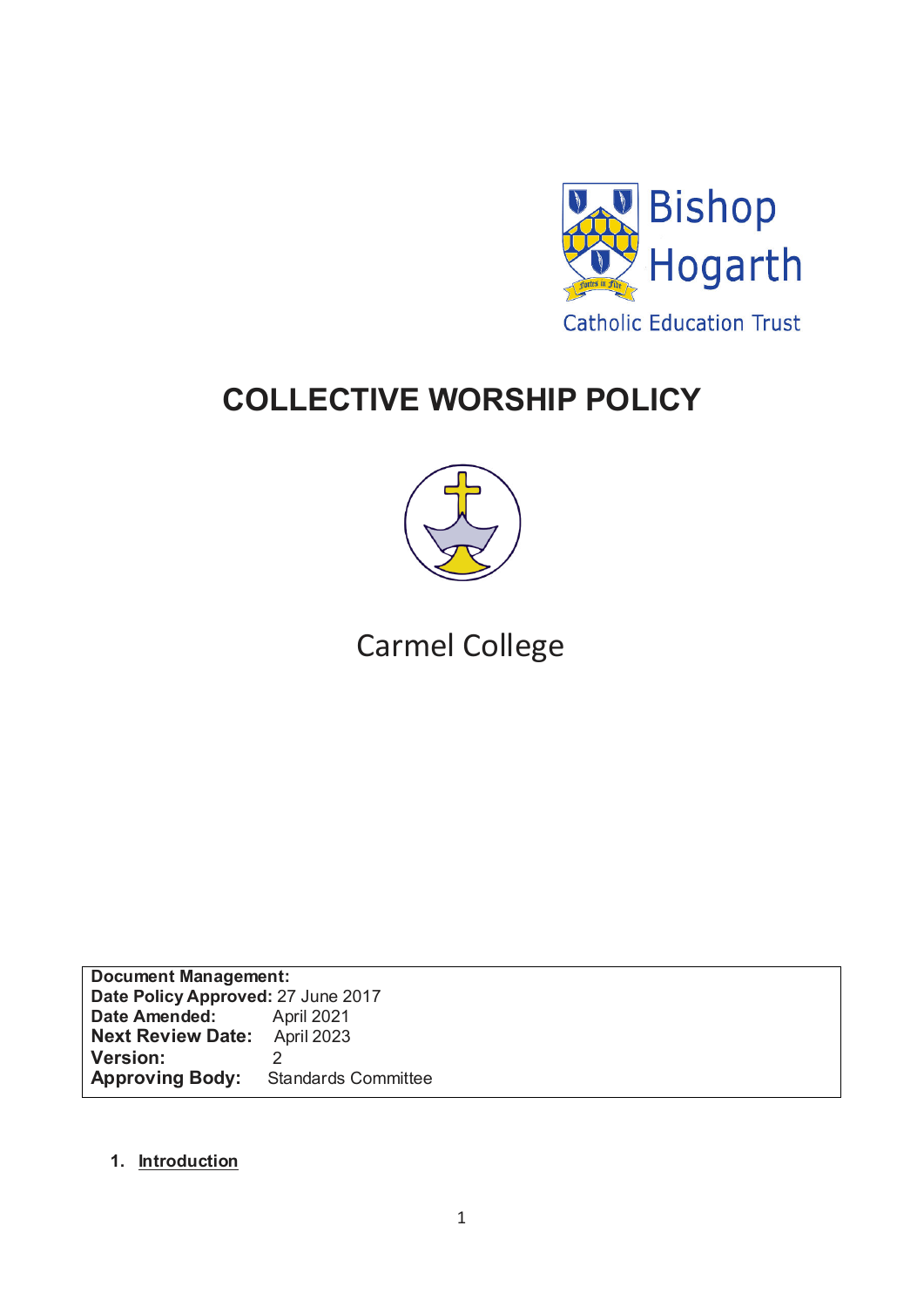*Regular liturgical celebrations and daily prayers in accordance with the rites, practices, discipline and liturgical norms of the Catholic Church, should be at the heart of school life. (A7.7) The celebration of Catholic liturgies and prayers as an integral part of learning and teaching should create time for the school community to become reflective, experience the presence of God and develop a mature spiritual life. (A8.7)* 

**From Christ at the Centre: A Summary of Why the Church Provides Catholic Schools, Rev Marcus Stock STL MA, Director of Schools, 2005**

The Catholic School is essentially different and distinct from other institutions in both philosophy and practice. Bishop Hogarth Catholic Education Trust recognises the importance of emphasising this distinctiveness in our acts of collective worship. To this end, our acts of worship are designed to:

- Foster and develop a relationship with Jesus Christ
- promote an appreciation of prayer, worship and liturgy
- encourage the participation of pupils so as to reinforce the unique worth of each individual within our community and also;
- in line with the Liturgical Calendar, the directives and the translations of the liturgical books of the Roman Catholic Church.

In accordance with the Scheme of Delegation and the Diocesan Memorandum of Understanding each school in the Trust must provide religious education and collective worship in accordance with the teachings, rites and liturgical norms of the Catholic Church and will be subject to the authority and direction of the Bishop of Hexham and Newcastle. The key areas of the distinctive nature of Catholic education are recorded in 'Principles, Practices and Concerns' as supplemented by 'The Common Good in Education' (Bishops Conference 1996), focusing particularly on the search for excellence as an integral part of the spiritual quest within oneself and within the wider community.

#### **The Right to Withdraw**

An Academy's Funding Agreement is drafted to mirror the requirements for Acts of collective worship. Each pupil must take part in a daily act of collective worship unless they have been withdrawn by their parents, or if in the sixth form they have decided to withdraw themselves.

Parents have the right to withdraw their child from collective worship and are not required to provide a reason for doing so.

Parents will be encouraged to discuss their decision with the **headteacher** following a request of withdrawal in terms of:

- The elements of worship in which the parent would object to the pupil taking part in.
- The practical implications of their withdrawal.

Alternative provision will be arranged for pupils who are withdrawn from collective worship.

- Alternative provision may involve religious worship relevant to their particular faith or denomination provided that:
- The effect of the alternative provision would not replace the denominational collective worship with that of the statutory, non-denominational worship.

Such arrangements can be made at no additional cost to the school.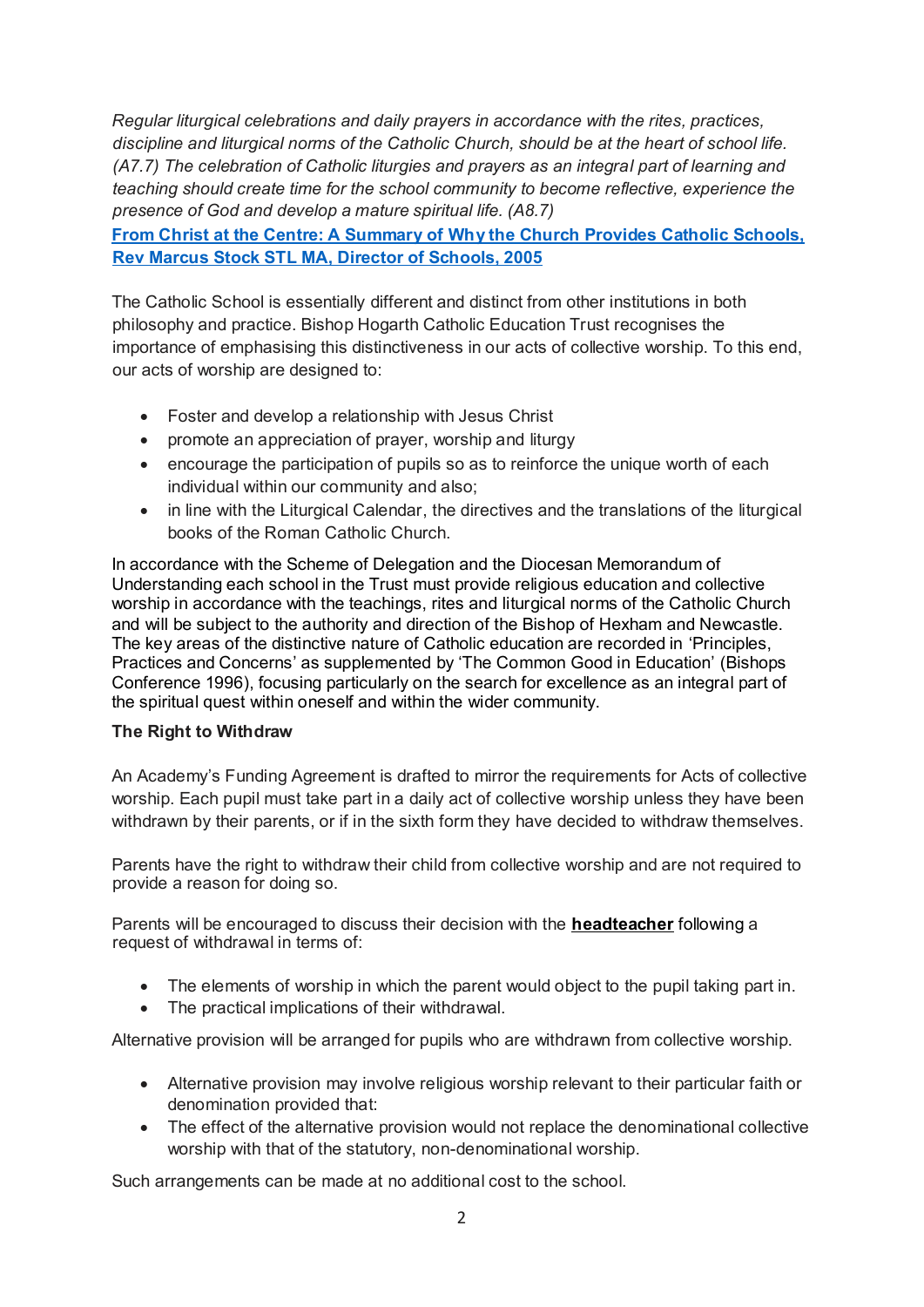The alternative provision will be consistent with the overall purposes of the school curriculum.

The Trust's Funding Agreement also states that: 'Where a Mainstream Academy is designated with a religious character in accordance with section 124B of the [School](http://www.legislation.gov.uk/ukpga/1998/31/contents)  [Standards and Framework Act 1998](http://www.legislation.gov.uk/ukpga/1998/31/contents) or further to section 6(8) of the [Academies Act 2010:](http://www.legislation.gov.uk/ukpga/2010/32/schedule/1)

b) subject to clause 28, the Company shall comply with the requirements of section 70(1) of, and Schedule 20 to, the School Standards and Framework Act 1998 as if the Academy were a foundation school with a religious character or a voluntary school, and as if references to 'the required collective worship' were references to collective worshiping accordance with the tenets and practices of the specified religion or religious denomination of the Academy.'

c) the Company shall ensure that all quality of.….the Academy's collective worship…are inspected. Such inspection shall be conducted by a person chosen by the Company and the Academy shall secure that such inspection shall comply with the requirements set out in any statutory provision and regulations as if the Academy were a foundation or voluntary school which has been designated under section 69(3) of the Schools Standards and Framework Act 1998 as having a religious character.

Collective Worship in a Catholic school is, however, more than just a legal requirement. It is central to Catholic education and is an essential part of the Trust's overall provision for prayer and worship. We are proudly Catholic in both senses of the word. Everyone in our community is invited to contribute to it and gain from it, regardless of faith, level of belief and commitment.

The inspection of the Trust's arrangement for the inspection for collective worship and RE shall be through Section 48 Inspections. The report on Religious Education is produced for the Bishop of Hexham & Newcastle, who under Canon Law 804 and 806, as the Diocesan Bishop he has responsibility for the schools in the diocese, and for the Governing Body of the schools concerned. *"The formation and education in the Catholic religion provided in any school is subject to the authority of the Church….the diocesan Bishop has the right to watch over and inspect the Catholic schools situated in his territory, even those established or directed by members of Religious Institutes".* [\(Canons 804, 806 Code of Cannon Law\)](http://www.vatican.va/archive/ENG1104/_P2N.HTM).

The Trust is a Eucharistic Community this means that we are a community rooted in the Catholic tradition, which gathers to celebrate Eucharist on a regular basis. The word "Eucharist" is a translation of the Greek word eucharistia, which means thanksgiving. Through sharing liturgical life and mutual support for one another, the trust is strengthened to live Christ- centred lives dedicated to spiritual growth and social commitment.

The Eucharist is "the source and summit of the Christian life." "The other sacraments, and indeed all ecclesiastical ministries and works of the apostolate, are bound up with the Eucharist and are oriented toward it. For in the blessed Eucharist is contained the whole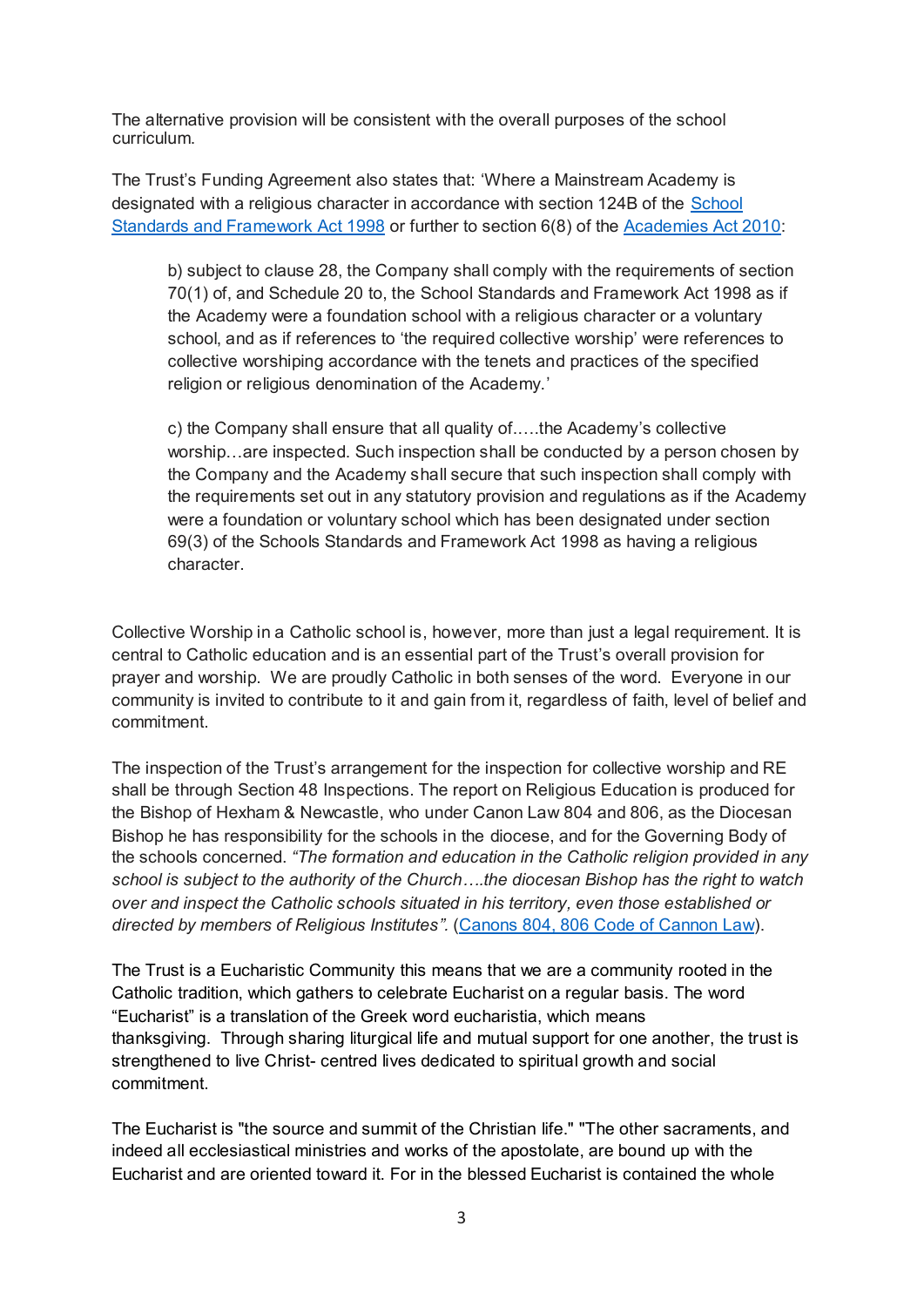spiritual good of the Church, namely Christ himself, our Pasch." *[\(Catechism of the Catholic](http://www.vatican.va/archive/ccc_css/archive/catechism/p2s2c1a3.htm)  [Church 1324\)](http://www.vatican.va/archive/ccc_css/archive/catechism/p2s2c1a3.htm)*

In accordance with the [1988 Education Act](http://www.legislation.gov.uk/ukpga/1988/40/contents) and the [DfE Circular 1/94,](https://www.gov.uk/government/uploads/system/uploads/attachment_data/file/281929/Collective_worship_in_schools.pdf) collective worship within the Trust provides opportunities for pupils and staff to come together as a community through daily prayer in the classroom, through participation in weekly assemblies and through other liturgical celebrations. Furthermore, through collective worship we are able to encourage pupils and staff to reinforce positive attitudes they may have within their community. We also highlight and try to change negative attitudes within our society to encourage a common ethos and shared values amongst all.

In accordance with the Trust's Scheme of Delegation responsibility for arranging Collective Worship rests with the Local Governing Committee after consultation with the Principal/Headteacher.

## **Aims**

The Trust aims to provide opportunities for pupils and staff to come together in community to worship God and to respond to the invitation from God to be in relationship with Him. Collective Worship reflects the traditions of our Church, taking into account the spiritual and educational needs of all who share in it:

- Those who form part of the worshipping community in church.
- Those for whom school may be their first and only experience of church.
- Those from other Christian traditions, faith communities or none.

#### **We endeavour to do this by:**

- Helping to develop the faith of each individual within our community;
- Promoting the belief that our Trust is a caring community:
- Giving pupils an insight into and understanding of Gospel values;
- Developing an understanding of the responsibilities the Gospel values place upon each individual within the community;
- Developing a sense of mission;
- Encourage those who form part of the worshipping community in church;
- Help those for whom school may be their first and only experience of church;
- Include pupils from other Christian traditions, or none or from other faith backgrounds; and
- Provide an educational activity or experience to which all can contribute and from which all can gain.

Therefore, at the start of each day the staff in all of the Trust schools gather as a community and briefing begins with a prayer and a reflection to remind us all of God's presence among us.

## **2. Vision and Values of Bishop Hogarth Catholic Education Trust**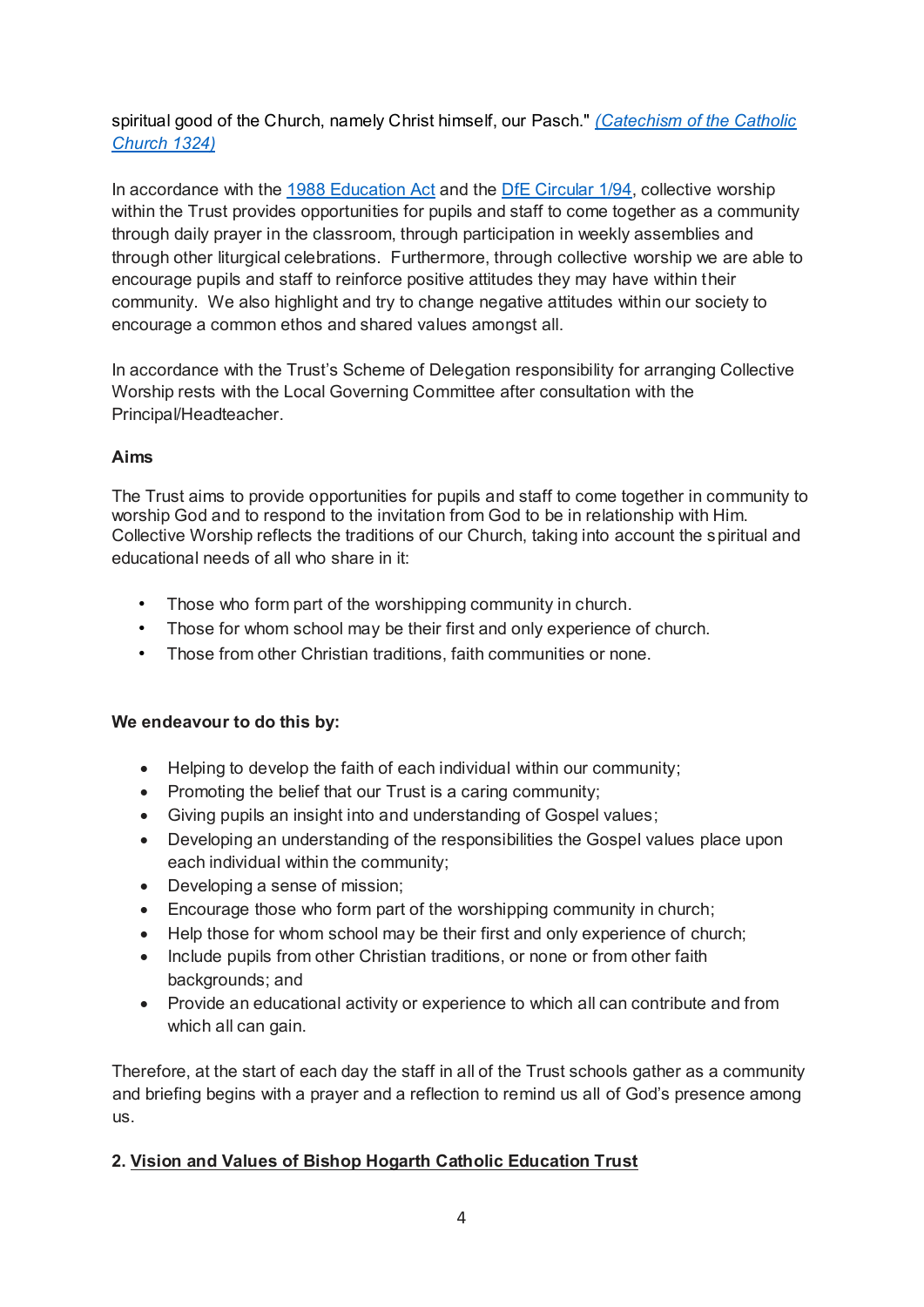The Trust has adopted the following vision and values to guide us in our mission and to underpin all that we do:

## *Our Vision:*

Our schools will be places of excellence – providing service and witness to children, their families and the wider Catholic community, adding value as a family of schools and enriching the learning and experience of all our young people so they may achieve their full potential.

# *Our Values:*

The following values underpin everything the Trust and our Schools will do:

**BEING** Just and Responsible: We seek to act justly, fairly and responsibly in all our relationships to ensure 'The Common Good' is upheld.

**PROMOTING** Spiritual and Human Development: We believe a knowledge of and a personal relationship with Christ gives meaning and purpose to our lives.

**ACHIEVING** Quality in Teaching and Learning: We believe everyone should gain dignity and self-worth through quality teaching and learning which allow all in our school community to excel.

**SHOWING** Respect for Every Person: We believe that all are created in the image of God and therefore we will respect the unique and intrinsic value of every person, promoting equality and celebrating diversity.

**CREATING** Community: We believe our schools to be faith communities where Gospel values of truth, honesty, forgiveness and reconciliation are lived and where there is special care for those most in need.

**COMMUNICATING:** We value the views and opinions of the communities whom we serve and will actively engage and respond.

# **3. The Aims of Collective Worship at Bishop Hogarth Catholic Education Trust**

- To reflect upon the mystery that is God;
- To provide opportunities for students and staff to come to know Jesus Christ through prayer and action;
- To heighten pupils' awareness of questions related to the ultimate mysteries of life and to explore the beliefs and commitments made by themselves and others in response to such questions;
- To grow in liturgical understanding and development with specific reference to the Catholic tradition;
- To respond to life's challenges, celebrate life's wonders and comfort and console at times of difficulty;
- To celebrate the richness and diversity of our God given creation and the responsibilities we have for its stewardship;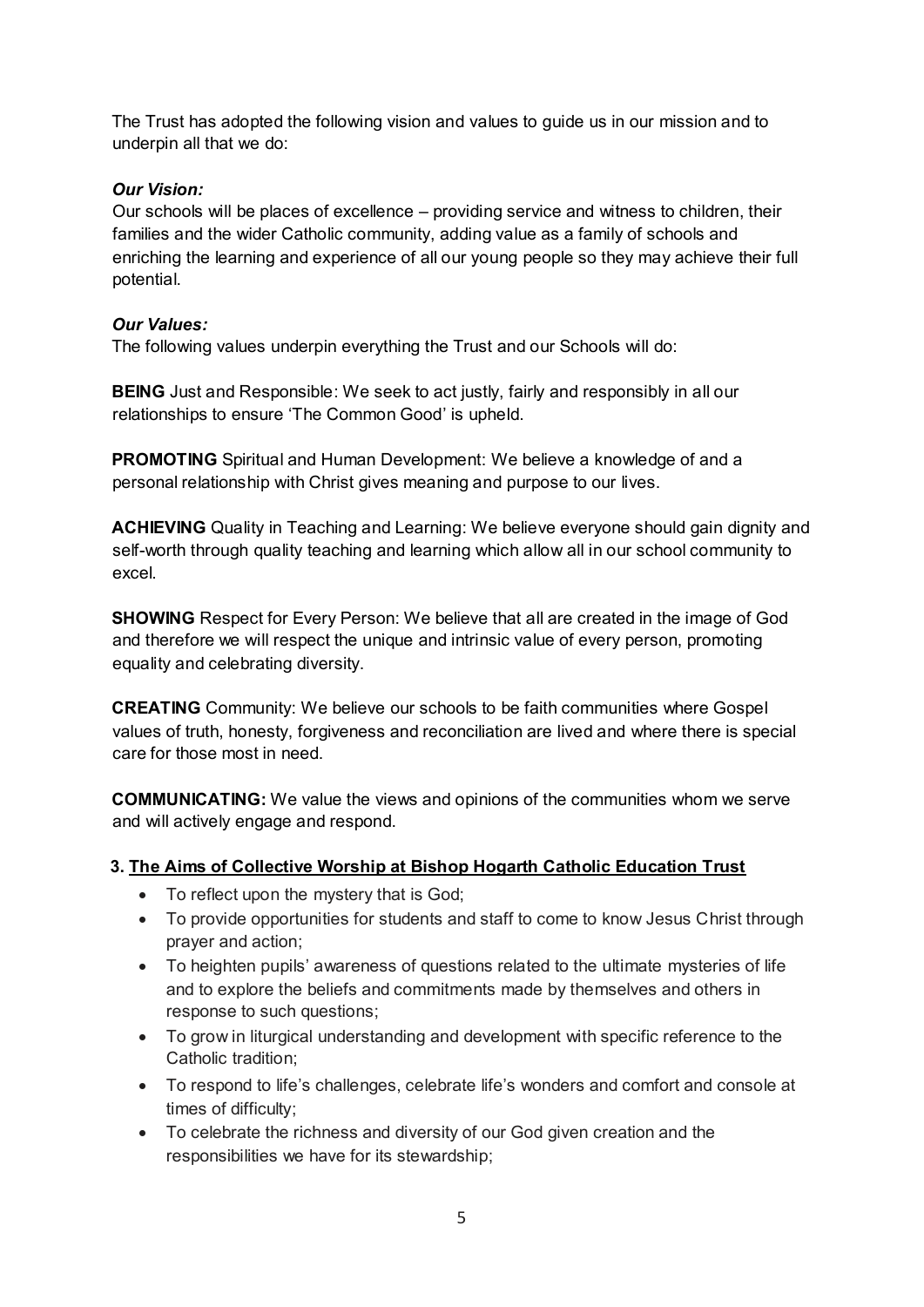- To give opportunities for silent contemplation, reflection, personal response and prayer;
- To explore, reflect on, express, affirm, or challenge commonly accepted personal and social values and individually held beliefs;
- To express our faith as a Christian community thus reinforcing the sense of belonging, the development of community spirit, the promotion of a common ethos and the reinforcement of positive attitudes;
- To provide staff and pupils with opportunities to worship God hence enabling individual spiritual moral development; and
- To offer pupils the opportunity to prepare themselves for challenges in their adult life.

# **To fulfil these aims we will:**

- Ensure the Act of Worship is seen as part of the total curriculum, an integral part of the life of the school and seen to be important;
- Adopt an approach that is based on educational principles which aid the spiritual development of individuals. Therefore the form, shape and content will be educational;
- Respect the integrity of the individual, to give the opportunity to participate creatively and encourage each to make an individual response to a shared experience;
- Build up accessible resource materials for use in assemblies and the daily act of worship;
- Experiences of prayer and worship will be high quality, reflecting the liturgical seasons and feasts of the Church.
- Endeavour to provide a physical environment that is conducive to the above;
- Involve a wider combination of staff, pupils and relevant members of the community in assemblies; and
- Provide an opportunity to review Collective Worship.

## **Role of Trust Head of Catholic Life**

The Trust Head of Catholic Life acts as a resource to support to Lay Chaplains and Chaplaincy Teams. Their role is to provide:

- Training and support
- Point of contact
- Identify and meet the training needs of those involved in chaplaincy in our schools
- Oversee spirituality timetables
- Assistance with sacred spaces
- Opportunities to meet and discuss ideas and problem-solve together
- Assistance with the planning and preparation of key Liturgical celebrations including major feasts and seasons across sectors
- Resources for websites

The Trust Head of Catholic Life will work with school Chaplains and those with responsibility for co-ordinating collective worship to develop ideas to: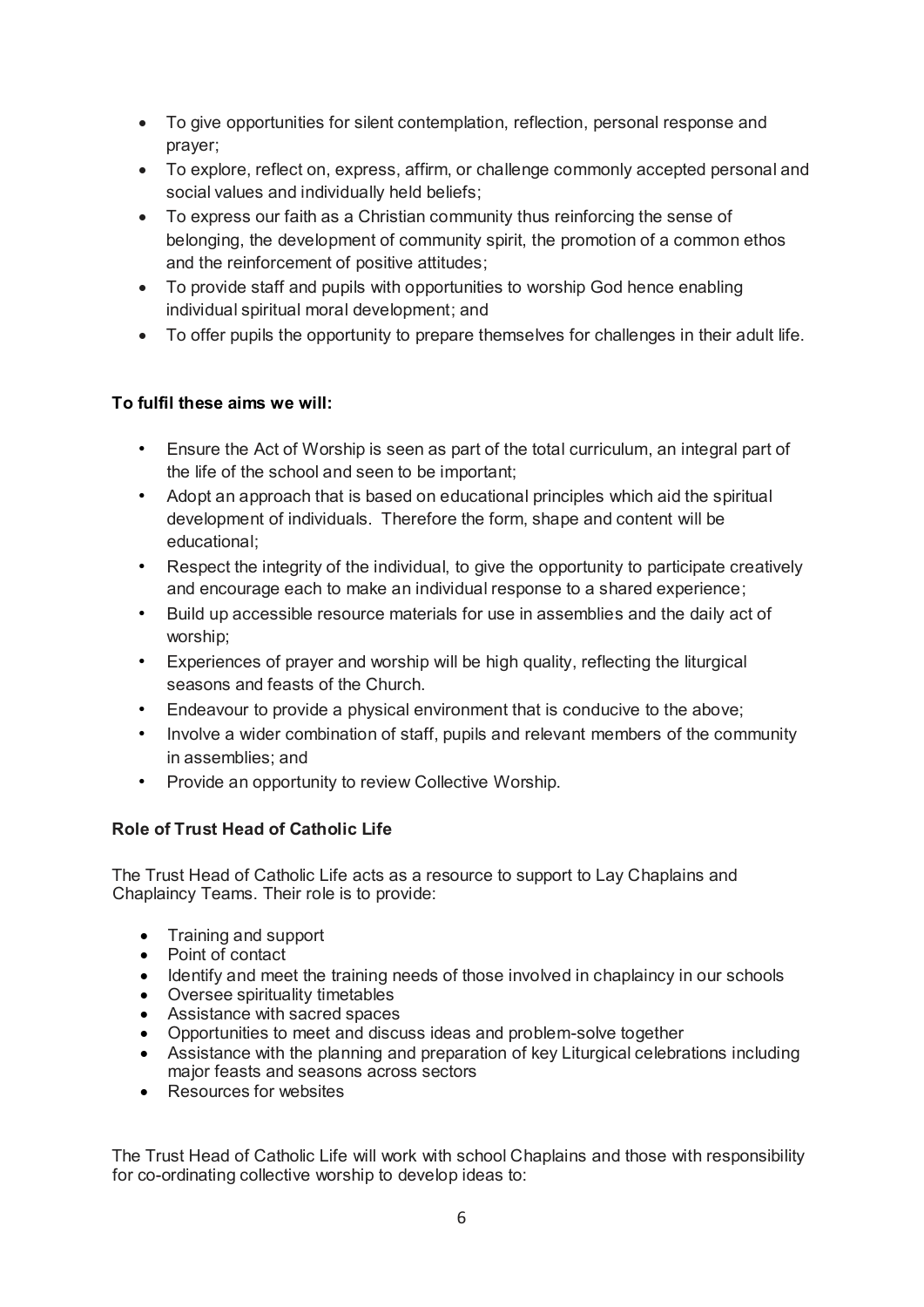- Make prayer engaging and meaningful
- Increase involvement of our young people in the prayer life of their school
- Develop whole Trust MAT spirituality events including retreats and liturgies

#### **The Role of the Coordinator for Collective Worship**

The role of the Co-ordinator for Collective Worship is detailed at Appendix 1.

Andrew Gardner is the Lay Chaplain and Head of Catholic Life. Andrew leads and oversees Collective Worship within Carmel College.

#### **Organisation of Collective Worship**

The organisation of collective worship is detailed at **Appendix 2** (each school to complete).

#### **Policy Monitoring and Review**

This policy is monitored by the Collective Worship Co-ordinator. It is evaluated and reviewed by the Headteacher, members of Senior Leadership Team and the Collective Worship Coordinator with the whole school teaching staff and Governors every two years.

**Appendix 1**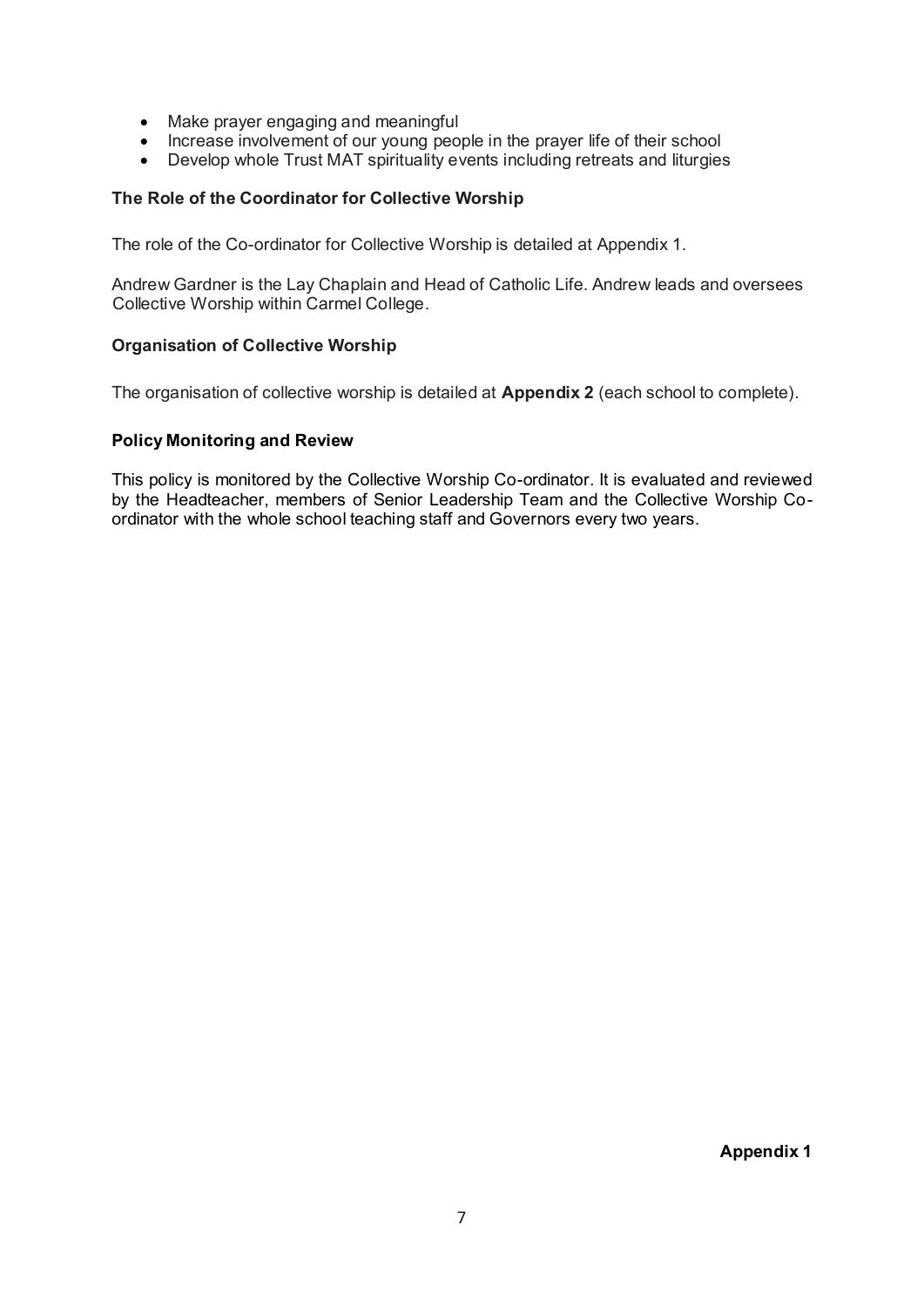## **The Role of the Coordinator for Collective Worship**

- Formulating a written policy for Collective Worship
- Ensuring that there is a development plan for Collective Worship included in the school development plan
- Ensuring that Collective Worship is appropriate to the age, aptitudes and faith backgrounds of pupils
- Ensuring that Collective Worship takes account of the religious and educational needs of all who share in it and is rooted in the principles of the 'Directory for Masses with Children'
- Organising themes for Worship
- Assisting the governors and headteacher to carry out their legal responsibilities with regard to Collective Worship including withdrawal from collective worship
- Developing staff confidence and expertise e.g. through modelling different prayer styles

## **Planning, recording, monitoring and evaluating**

- Maintaining and developing effective procedures and documentation
- Observing Acts of Collective Worship and providing feedback
- Informing the headteacher of standards and developments in Collective Worship

## **Communication**

- Communicating to members of the school community the significance and content of Collective Worship
- Reporting to and consulting with the governors and headteacher regarding matters of concern and development
- Acting as consultant to colleagues
- Encouraging positive attitudes towards Collective Worship
- Informing newly appointed colleagues of school policy regarding Collective Worship
- Communicating with parents, governors and the parish community
- Liaison with the school chaplain
- Liaison with the Diocesan Department for Education

#### Professional development/Ongoing formation

- Leading and organising inservice training and ongoing formation for Collective Worship
- Attending appropriate in-service courses, reporting back and leading staff training
- Keeping up to date by personal reading

#### Resources

- Evaluating existing resources
- Developing the resources available for Collective Worship including visual aids, artefacts, drapes, music, visitors, leaders, new and relevant books, posters etc.
- Budgeting efficiently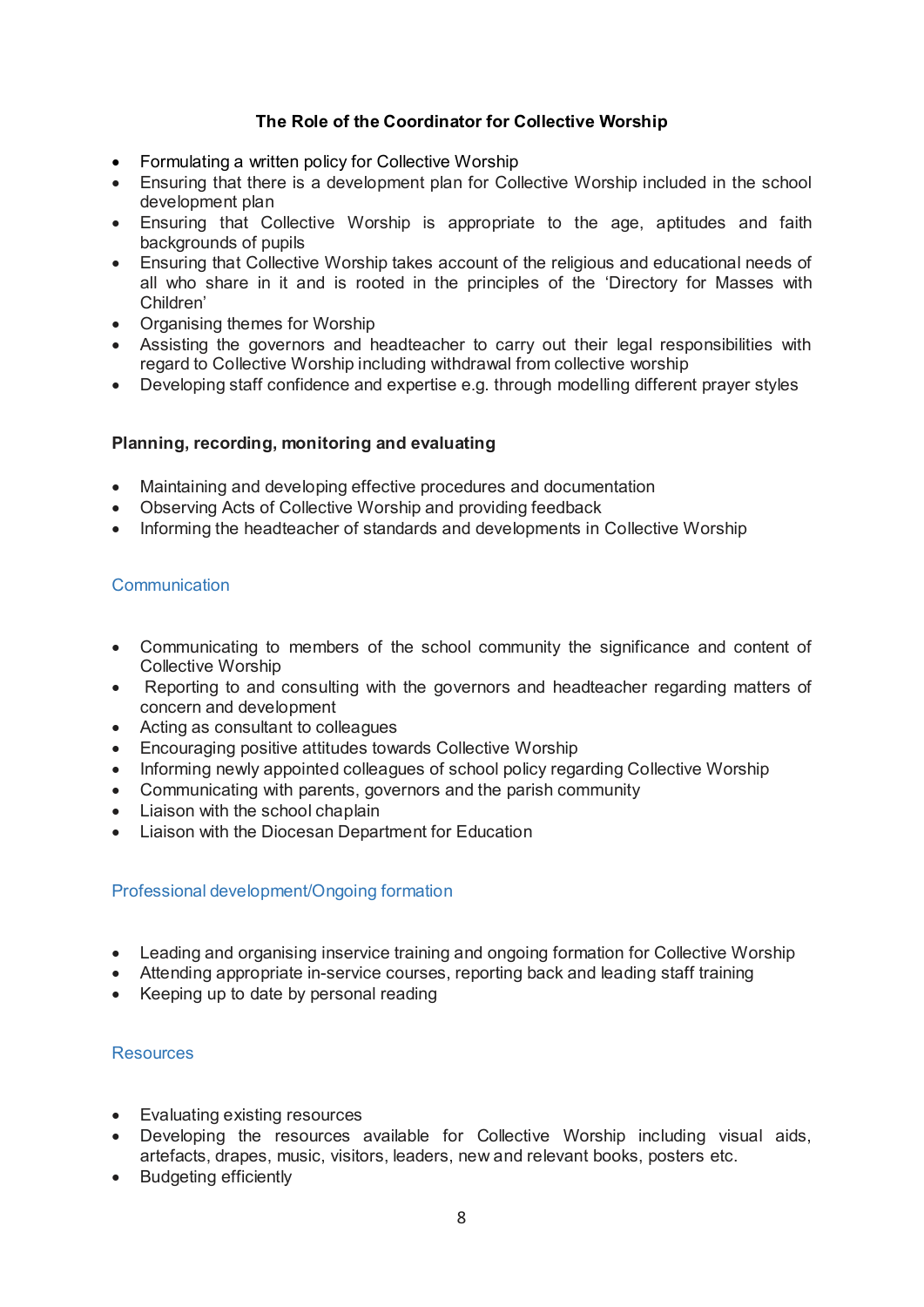*[Consideration should be given to the establishment of a planning group, which might include, the coordinator, the headteacher, deputy, staff, pupils, governors and school chaplain. It would be part of the role of the coordinator to lead this group.]*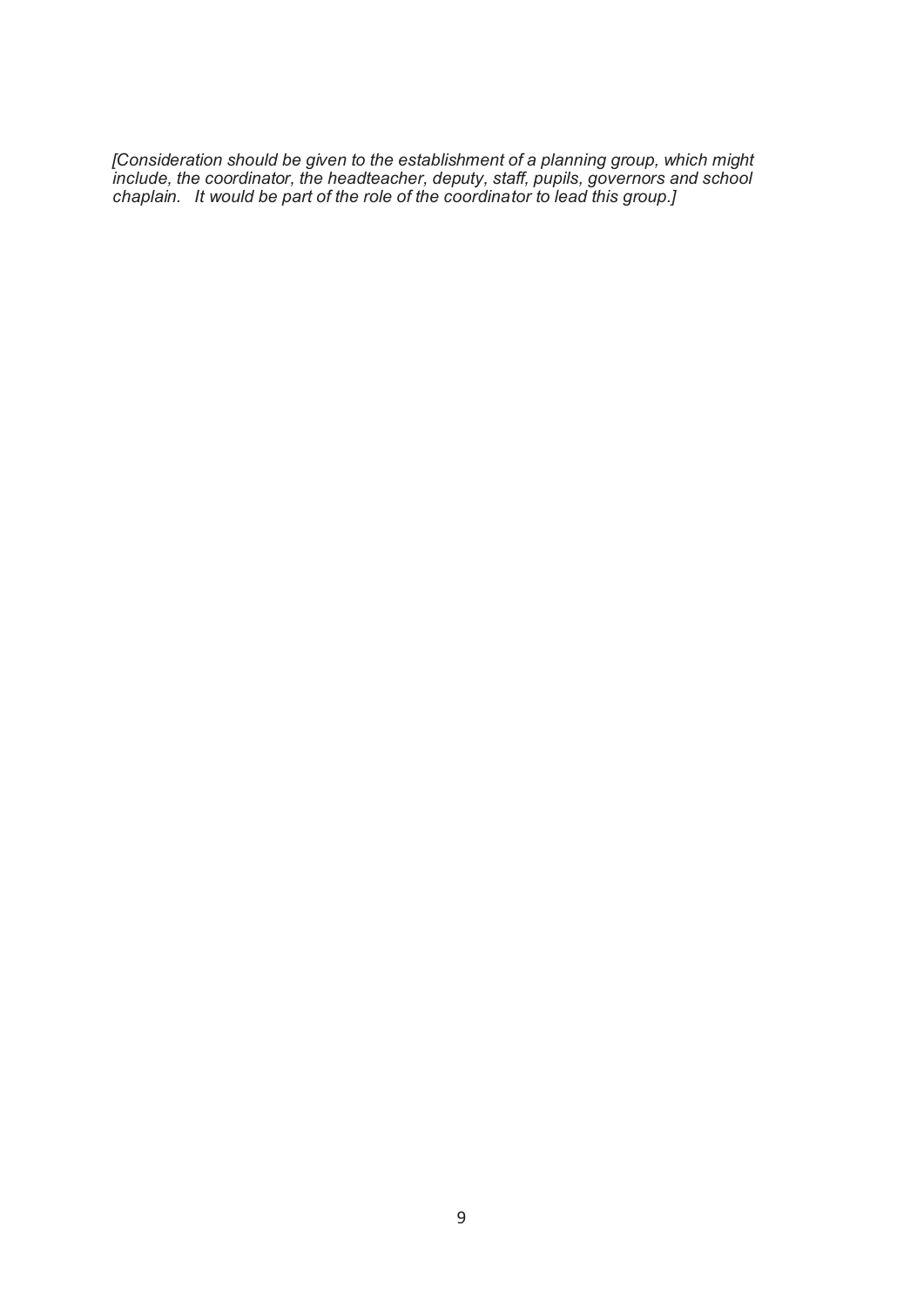#### **Organisation of Collective Worship**

#### **Planning, content and celebration**

Collective Worship is planned following a structure with reference to the Church's seasons, Come and See (primary), feast days, the curriculum and significant dates e.g. CAFOD Family Fast Day, Holocaust Memorial Day.

Parish and parents are invited to participate in some celebrations.

The weekly timetable of Collective Worship is as below.

| Day             | <b>Event</b>                             | <b>Time and Location</b>           |  |
|-----------------|------------------------------------------|------------------------------------|--|
| <b>Monday</b>   | Morning Worship                          | Form Room/Assembly                 |  |
| <b>Tuesday</b>  | Morning Worship                          | Form Room/Assembly                 |  |
|                 | Student Led Liturgy                      | Break time - Chapel                |  |
| Wednesday       | Morning Worship                          | Form Room/Assembly                 |  |
|                 | <b>Holy Mass</b>                         | 12:30PM-Chapel                     |  |
| <b>Thursday</b> | <b>Staff Morning Prayer</b>              | 8:30am-Chapel                      |  |
|                 | Youth SVP Meeting Y7-10                  | Form time- Chapel                  |  |
|                 | VI Form Spiritual Depth Meeting          | 12:30pm- Chapel                    |  |
| Friday          | Quiet Time with the Blessed<br>Sacrament | 8:30am-Chapel                      |  |
|                 | Rosary and Devotions                     | May and October 12:30pm-<br>Chapel |  |
|                 |                                          |                                    |  |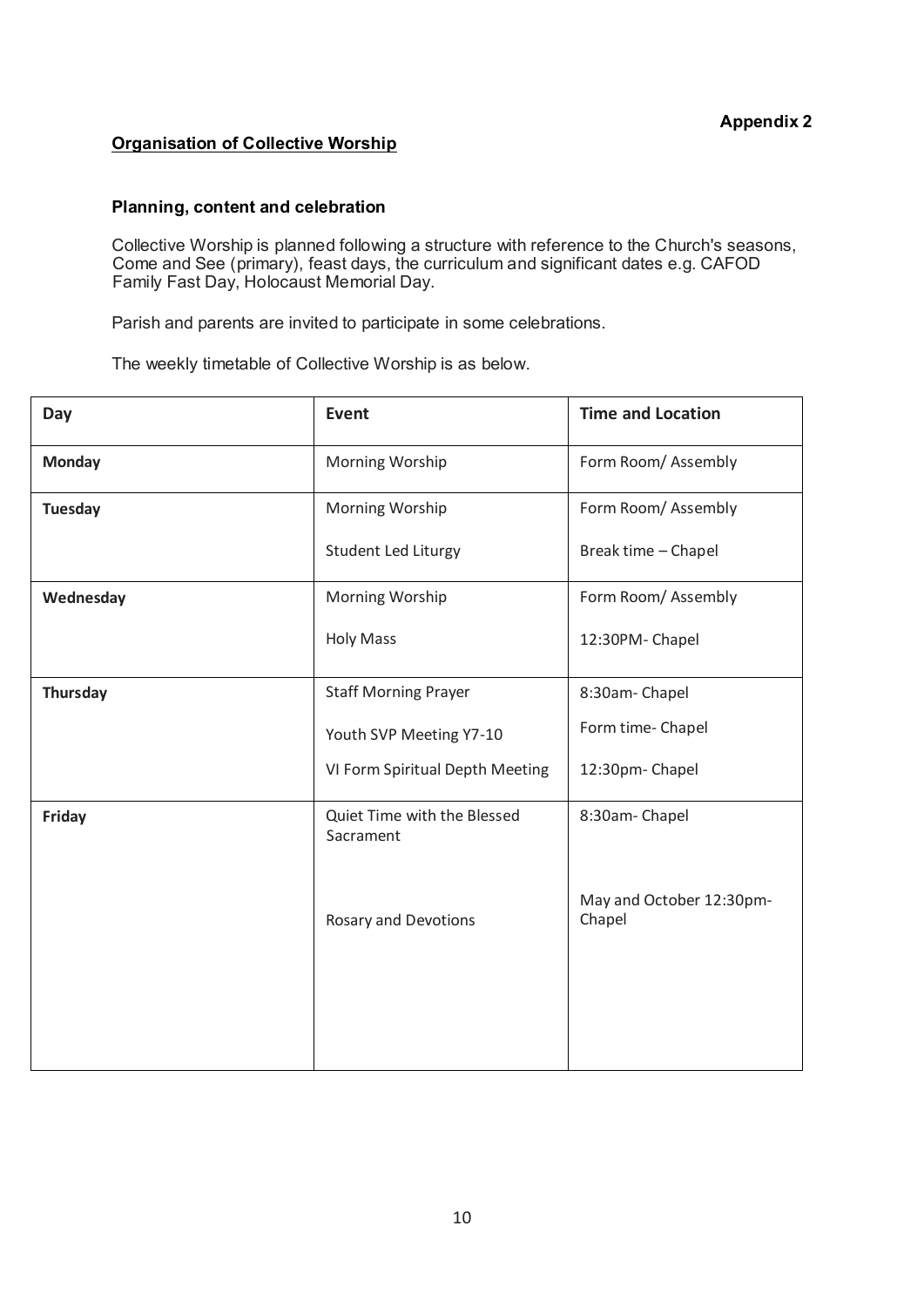In addition to the usual weekly programme of prayer and Worship, Carmel College has a rich and varied yearly calendar of Liturgical events and themes based around the Pastoral Theme that shapes the assembly rota for the year.

All Acts of Collective Worship are planned following a structure with reference to the Church's seasons, significant dates and the curriculum. Students are encouraged to plan and lead their own Worship under the supervision of the Pastoral Team and the Lay Chaplain. Worship is flexible to respond to the changing situations in the College and the wider community.

Worship follows an agreed structure and students become trained in leading and devising times of prayer that incorporate a range of styles of worship such as music, silence, poetry, meditation etc. All Form classes have resources to help create a prayerful atmosphere.

Students and staff use the Liturgy website to assist in creating high quality times of prayer and reflection.

#### **Recording**

Collective Worship is recorded on Liturgy Planning documents. The Spirituality Planner is made available at the start of each academic year and gives an overview of the opportunities available to all members of the community. Many Acts of Worship are recorded and shared with members of our community via the Bishop Hogarth Youth channel.

#### **Monitoring and Evaluation**

Collective Worship is monitored using Collective Worship monitoring form.

| Focus                                                                         | <b>Comments</b> |  |
|-------------------------------------------------------------------------------|-----------------|--|
| Planning                                                                      |                 |  |
| Are the students used to using the Liturgy resources?                         |                 |  |
| Is the Act of Worship planned around the Liturgical season or feast?<br>٠     |                 |  |
| Is the liturgy well planned and structured?<br>$\bullet$                      |                 |  |
| <b>Structure of the Liturgy</b>                                               |                 |  |
| Can the four parts be identified? (Gather, Word, Response (Prayer),<br>٠      |                 |  |
| Mission)                                                                      |                 |  |
| How did the students gather?                                                  |                 |  |
| Was the Word appropriate and treated with reverence?                          |                 |  |
| How did the students respond to the Word?                                     |                 |  |
| Was there a clear mission- an evident message at the end of the time of       |                 |  |
| praver?                                                                       |                 |  |
| Engagement                                                                    |                 |  |
| Are students fully engaged and participating enthusiastically?                |                 |  |
| Was it a prayerful experience?                                                |                 |  |
| Creativity                                                                    |                 |  |
| • How creative was the Act of worship?                                        |                 |  |
| · Did it include discussion or pupil involvement and reflection?              |                 |  |
| <b>Praver Space</b>                                                           |                 |  |
| Is there a crucifix clearly visible in the classroom?<br>$\bullet$            |                 |  |
| Are the chaplaincy notices shared?                                            |                 |  |
| · Is it a peaceful experience?                                                |                 |  |
| <b>Resources</b>                                                              |                 |  |
| What has been used to support and enhance the prayer experience?<br>$\bullet$ |                 |  |
| <b>Positive Comments</b>                                                      |                 |  |
|                                                                               |                 |  |
| <b>Areas for Development</b>                                                  |                 |  |
| Lav Chaplain/PLM                                                              |                 |  |
| Teacher                                                                       |                 |  |

**Monitoring of Collective Worship**  $C<sub>cr</sub>$   $C<sub>o</sub>$  $ll<sub>on</sub>$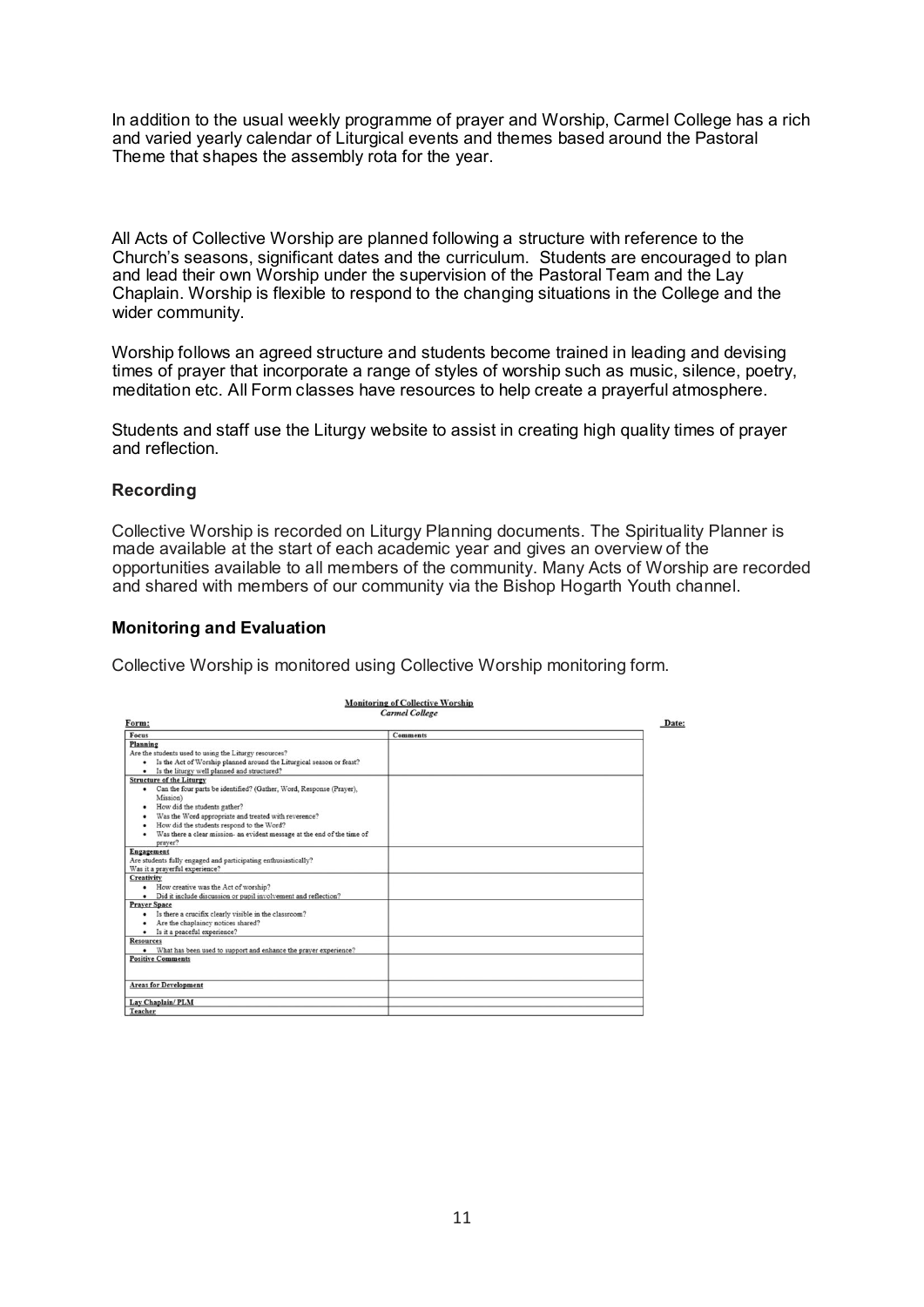| <b>Collective Worship</b>   | <b>Outstanding (1)</b>                                                                                                                                                                                                                                                                                          | <b>Good (2)</b>                                                                                                                                                                                                    | <b>Requires Improvement (3)</b>                                                                                                                                                                                                                                                          | Inadequate (4)                                                                                                                                                                    |
|-----------------------------|-----------------------------------------------------------------------------------------------------------------------------------------------------------------------------------------------------------------------------------------------------------------------------------------------------------------|--------------------------------------------------------------------------------------------------------------------------------------------------------------------------------------------------------------------|------------------------------------------------------------------------------------------------------------------------------------------------------------------------------------------------------------------------------------------------------------------------------------------|-----------------------------------------------------------------------------------------------------------------------------------------------------------------------------------|
| Pupil engagement            | Act of worship engages all pupils' interest and<br>inspires in them deep thought and heartfelt<br>response. There is a palpable enthusiasm for<br>collective worship, reflected in the quality of<br>communal singing, the quality of prayerful silence<br>and the depth of participation in community prayers. | Pupils act with reverence and are keen to participate.<br>They sing joyfully, reflect in silence and join in<br>community prayers appropriately and with confidence.                                               | Pupils take part in act of worship, although not<br>always readily. They participate in<br>opportunities to sing, to pray quietly and to join<br>in community prayers although not all pupils<br>are engaged.                                                                            | The majority of pupils are not engaged by the act<br>of Collective Worship                                                                                                        |
| Variety                     | Worship demonstrates a variety of approaches to<br>prayer such as prayer which uses scripture.<br>religious artefacts, liturgical music and other forms<br>of prayer, both traditional and contemporary.                                                                                                        | Worship demonstrates a variety of approaches to<br>prayer which include scripture, religious artefacts.<br>liturgical music and other forms of prayer.                                                             | Worship demonstrates only a basic variety of<br>approaches to prayer and whilst prayer may<br>include scripture, artefacts or music, the<br>selection of these is limited and repetitive.                                                                                                | Worship does not use of a variety of approaches to<br>prayer. Prayer has become monotonous.                                                                                       |
| Set-up and atmosphere       | Pupils and/or staff have been able to create an<br>atmosphere conducive to prayer through the skilful<br>use of prayer focuses, music and silence.                                                                                                                                                              | Pupils and/or staff have been able to create an<br>atmosphere conducive to prayer, using silence and<br>visual prompts.                                                                                            | The ability of pupils and/or staff to create an<br>atmosphere conducive to prayer is limited and<br>whilst attempts are made to use silence and<br>other visual aids to create the right<br>atmosphere, this has mixed success.                                                          | Pupils and/or staff are unable to create the correct<br>atmosphere for prayer: the space for prayer is<br>untidy and/or distracting.                                              |
| Peer to peer<br>engagement  | The worship opportunity created by pupils is<br>imaginative, varied and inspirational. Most other<br>pupils are visibly uplifted by the worship opportunity<br>created by their peers.                                                                                                                          | The worship opportunity created by pupils is varied and<br>well-olanned. Other pupils are engaged by the worship<br>opportunity planned by their peers.                                                            | The worship opportunity created by pupils is<br>formulaic, lacking variety or interest both for<br>those who plan it and for those who participate<br>in it.                                                                                                                             | If pupils do lead collective worship, they do so with<br>evident reluctance. The worship opportunity is at<br>best merely tolerated by their peers.                               |
| Liturgical<br>understanding | Worship demonstrates that those planning the<br>liturgy have an excellent understanding of the<br>Church's liturgical year, its seasons and feasts.<br>Accordingly they have prepared collective worship<br>which reflects this understanding.                                                                  | Worship demonstrates that those planning the liturgy<br>have a good understanding of religious seasons and<br>feasts and the different demands this makes on the<br>planning of appropriate worship opportunities. | Worship demonstrates that those planning the<br>liturov have a limited understanding of the<br>Church year and have little appreciation of the<br>effect of this on planning appropriate types of<br>worship.                                                                            | Worship demonstrates that those planning the<br>liturgy are almost wholly ignorant of the Church<br>year and have no liturgical expertise in planning<br>worship appropriately    |
| <b>Themes and purpose</b>   | The act of Collective Worship has a clear purpose.<br>message and direction. The themes chosen for<br>worship reflect a deep understanding of the<br>liturgical season and the Church's mission in<br>education.                                                                                                | The act of Collective Worship is centred on clear<br>themes and messages. Chosen liturgical themes are<br>consistent with the season and the Catholic character<br>of the school.                                  | The act of Collective Worship is themed but<br>the message conveyed is unclear or confused.<br>Whilst key seasons of the Church's Year are<br>recognised and other religious festivals<br>acknowledged, there is a lack of depth and<br>breadth in responding to the liturgical seasons. | The act of Collective Worship is incoherent in the<br>communication of its purpose and message.<br>Themes chosen do not reflect the liturgical season<br>or the Church's mission. |
| Inclusivity                 | Themes chosen for worship include the spiritual<br>aspirations of all pupils.                                                                                                                                                                                                                                   | Themes chosen for worship are responsive to the<br>religious diversity among pupils.                                                                                                                               | There is a limited acknowledgement of the<br>diversity of pupil backgrounds in selecting<br>themes for worship.                                                                                                                                                                          | The faith backgrounds of pupils are largely ignored<br>in acts of Collective Worship.                                                                                             |
| <b>Pupil leadership</b>     | Pupils have taken the initiative in leading the<br>community in prayer. They have been creative and<br>resourceful in their planning of the worship<br>opportunity and they want it to be the best it can be.                                                                                                   | Pupils lead worship with confidence, enthusiasm and a<br>degree of independence.                                                                                                                                   | Pupils' preparation is superficial, has not<br>engaged pupils creatively and is overly reliant<br>on the adults in school.                                                                                                                                                               | Pupils have had no input into the planning and<br>delivery of Collective Worship.                                                                                                 |

Informal monitoring takes place regularly with Senior Leaders visiting form classes each morning. Following monitoring, training needs will be identified and outcomes used to inform SEF 48. Whole staff training is given each year on Worship and Catholic Life.

## **The learning environment**

'Symbols and icons of the Catholic faith when displayed in school and throughout its premises will help the school community and visitors to experience the uniqueness and sacredness of this learning environment<sup>'1</sup>

#### **Developing Parish Links**

*- The College works with clergy to ensure that Mass is celebrated weekly, on special occasions and on Holy Days of Obligation.* 

*- The Clergy of the Deanery offer the Sacrament of Reconciliation twice a year in College.* 

*- Parishioners of the Deanery are invited to join in the College's prayer life, especially the Christmas Liturgy and Holy Mass.* 

*- The Lay Chaplain supports the Deanery by providing Sacramental Catechesis for the Confirmation programme.* 

*- The College SVP Conference work closely with the Deanery SVP conference and the Justice and Peace Group.* 

*- Students provide refreshments after Masses at different parishes as an opportunity for parish- college engagement.* 

*- The College is a signpost for families to join in parish life with the sharing of information about events etc.* 

j

<sup>&</sup>lt;sup>1</sup> Christ at the Centre Rev Marcus Stock, 2005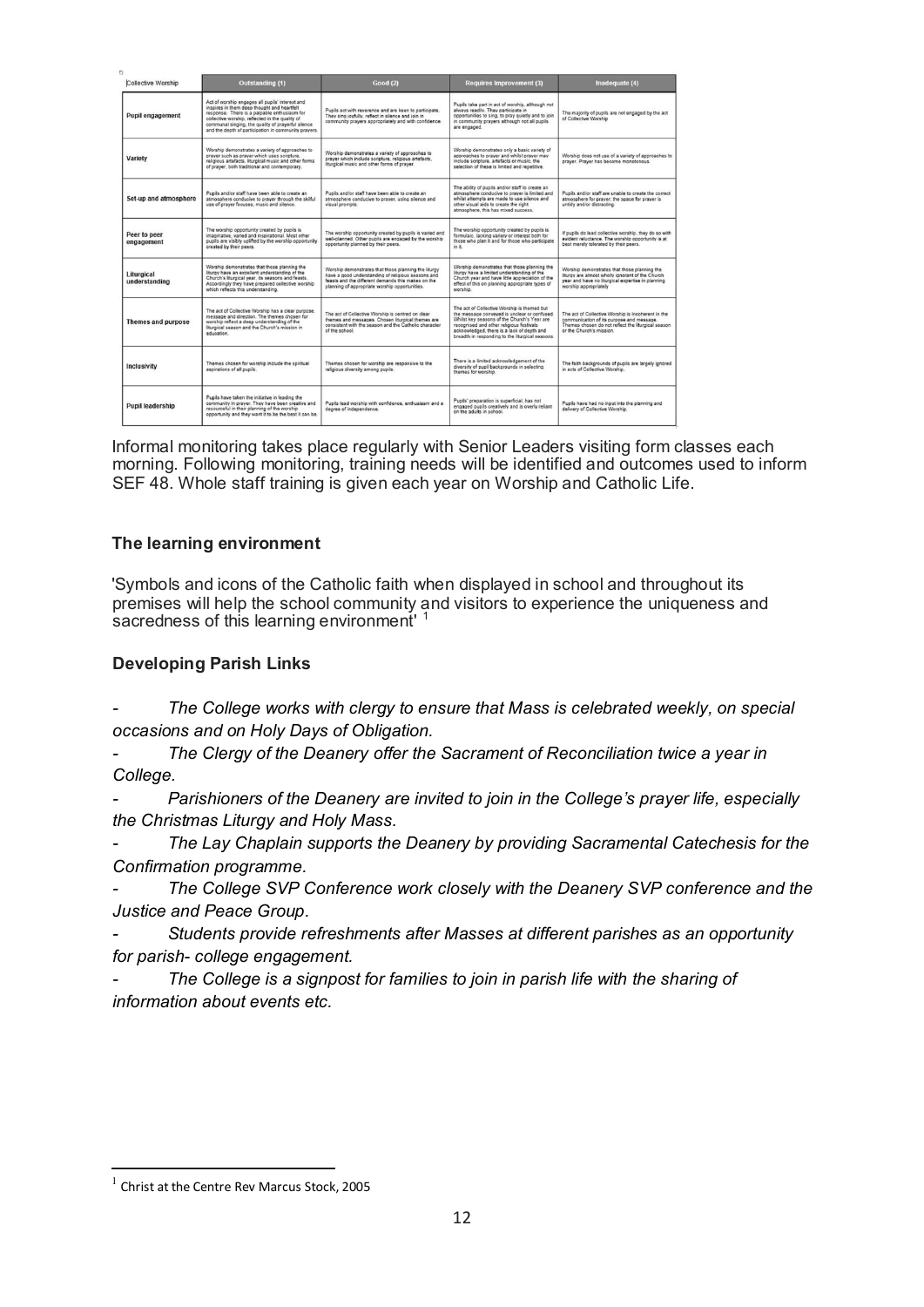## **Prayer**

A variety of prayer styles will be used appropriate to the age of the children and the occasion.

- The Lay Chaplain leads prayer for the whole community.

- Sacramental Worship is offered weekly

- A range of styles of prayer are included in our schedule drawing on the rich traditions of the Church and modern worship music and styles.

- Provide purposeful, accessible and genuine experiences of prayer, firmly rooted in the Catholic tradition.

- Students lead their peers in prayer, incorporating themes and resources that are important to them.

## **Daily Worship**

As mentioned previously, students worship together each morning in their form room. The students lead this worship following the pattern of the Liturgical Year. Once per week students are involved in worship led by their Head of Year/ Senior Leader as part of their assembly.

## **Retreats / Pilgrimages**

- Students have the opportunity to take part in an Away Day or retreat. These are generally facilitated by the Youth Ministry Team. The College works with the Diocesan Youth Service to tailor retreats to the maturity and needs of students.
- Carmel Sixth Form students participate in the Annual Lourdes Pilgrimage and create a year of preparation for students attending. Names are shared each year with students in the lower year groups who would benefit from attending the pilgrimage. We have a long tradition of younger students being part of HCPT groups in the region.
- The College supports and encourage students taking part in the Taize pilgrimage
	- The College provide opportunities for students to attend diocesan events e.g Annual Youth Festival.
	- Each year group from Y7-11 is invited to participate in a residential retreat at the Emmaus Youth Village. Students in sixth form are invited to an overnight retreat during October. Year 11 students are invited on a residential retreat as part of the sacramental preparation.

## **Feast Days / Holy Days of Obligation**

- As far as we are able, we offer the Celebration of Holy Mass on Holy Days, , in dialogue with the Dean.
- The College signpost students and staff to parish celebration of HDO Masses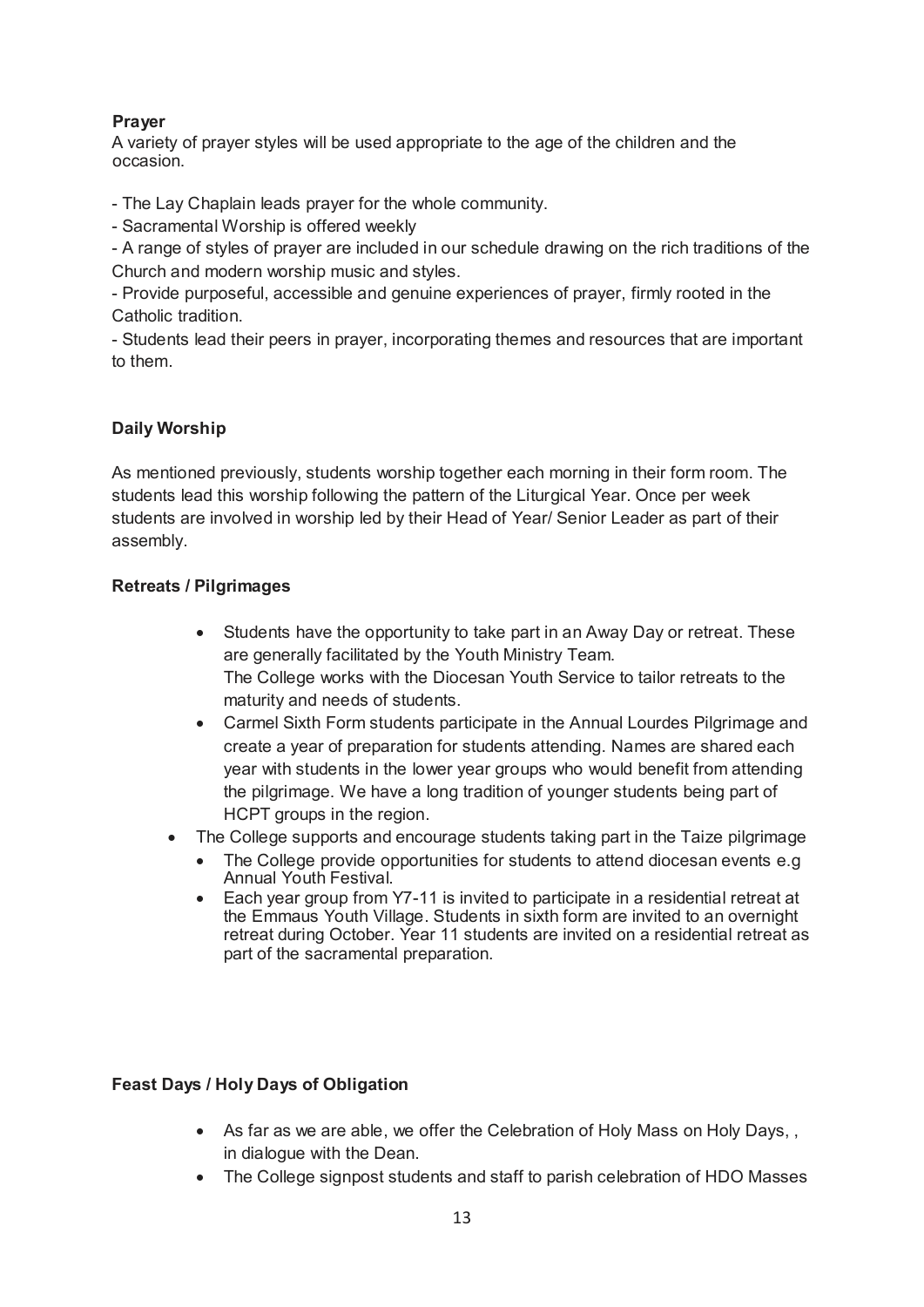- Major Feasts and Solemnities are marked through the daily worship celebrated in form time, liturgies and devotions.
- Our Patronal Feast day of Our Lady of Mount Carmel is marked with a special Mass bringing together the whole College.

# **Sacred Spaces (Primary) / Chapel (Secondary)**

Focal points in each classroom and throughout the school will reflect the liturgical season. In this way they will be an outward sign of the school's ethos.

Each classroom has a crucifix and chaplaincy noticeboard. Prayer bags are made available to each form tutor to assist them in making their form room a place of prayer.

The Chapel is made available to all members of the Community and is used daily for Worship and reflection.

The Blessed Sacrament is reserved during the week and all are welcome to pay a visit throughout the day.

Religious artwork that has been purchased alongside artwork created by students is displayed throughout the College building.

## **Charity**

- The Lay Chaplain meets with members of the College community and devises charitable giving throughout the year.

- To support the work of Catholic charities throughout the world.

- CAFOD and Missio are supported bi-annually.

- The College promotes and facilitates involvement in the St Vincent de Paul Society both locally, nationally and internationally.

-Many other charities are supported such as Macmillan Cancer Care and First stop.

## **Holy Mass & Celebration of Sacraments**

- The Lay Chaplain ensures that the celebration of Holy Mass is reverent, well prepared and fitting to the community participating within it. Students are carefully prepared to participate within the Mass and the Sacrament of Reconciliation.
- Mass is celebrated each Week in the Chapel with various classes taking the lead in preparing the Liturgy.

## **Sacramental Preparation: Supporting Parishes**

The Lay Chaplain leads and promotes the sacramental programme for Confirmation in union with the Hogarth Partnership. Generally, the Sacrament is offered to Y11 students.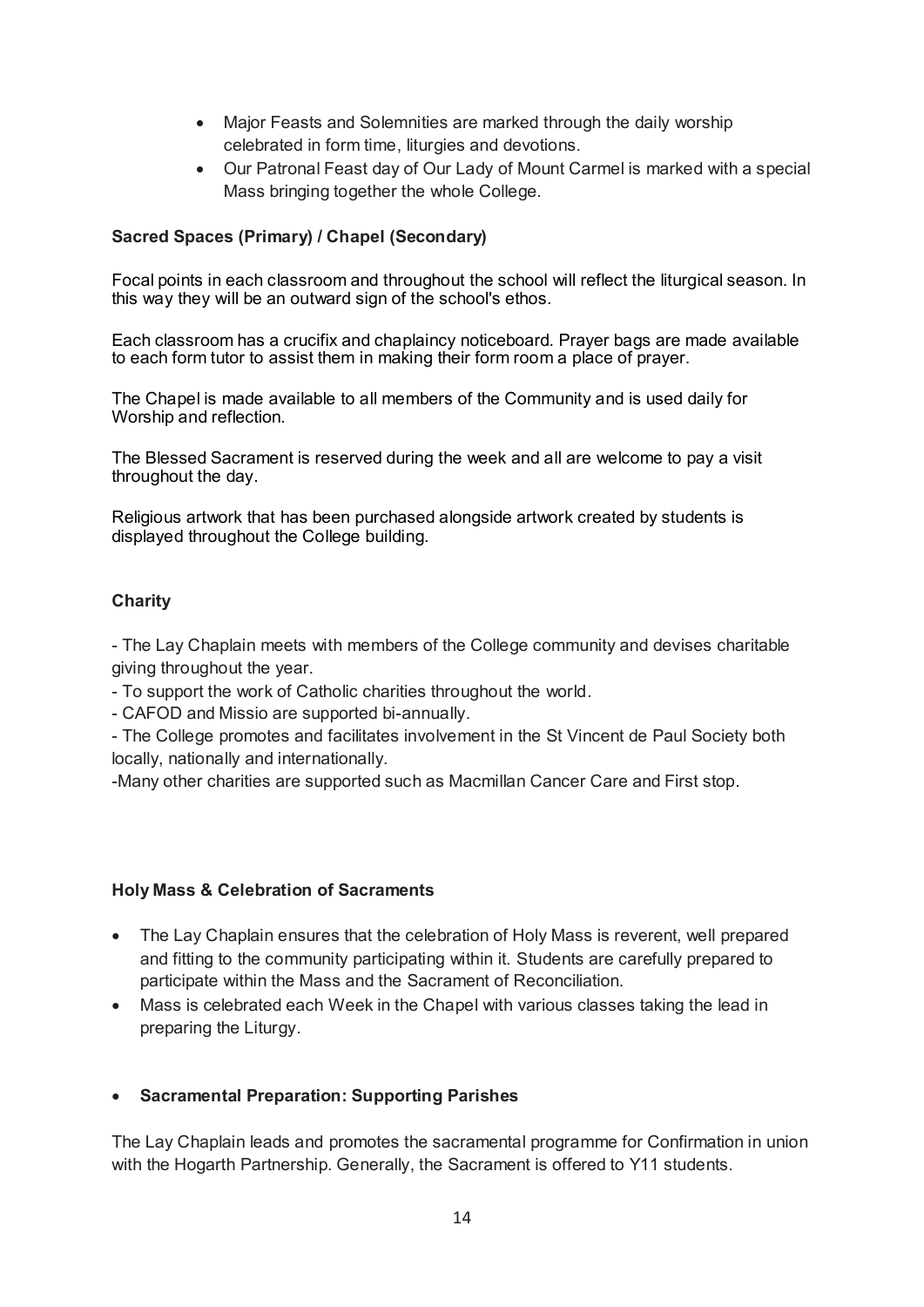## **Resources**

Spirituality resources from BHCET are used and adapted for our own context.

## **The Role of the Lay Chaplain**

- 1. Praying daily for the needs of the College community
- 2. Maintaining a high profile presence around the school and at school events
- 3. Preparation of school liturgies (including school and class liturgies, weekly Mass, Masses for Holy Days of Obligation Marian, Advent and Lenten devotions, Reconciliation Services, preparing readers, servers and others involved in the liturgy, and liaising with the Music department with regards to fitting musical accompaniment to enhance the celebration of these liturgies.
- 4. To be a presence in all aspects of pastoral care within the College, working closely with the Vice Principal Pastoral, Pastoral Learning Managers and the Director of Sixth Form.
- 5. Developing opportunities for prayer and meditation during the College day and beyond.
- 6. Promotion of staff faith development and providing opportunities for Staff to gather together for prayer(including induction of new staff)
- 7. Care of the College Chapel and Sacristy- ensuring that it is well appointed and conducive to prayer and reflection.
- 8. Preparation of materials for Morning Acts of Worship within form time and also to produce and provide guidance to Pastoral Learning Managers about Acts of Worship taking place in Year group assemblies
- 9. Devising and facilitating a retreat programme (working with the Diocesan Youth Service) for Years 7-10 and the Sixth Form
- 10. Devising and running the Chaplaincy Timetable (with assistance from other members of the Staff Chaplaincy Team)
- 11. Working with the RE Department to support the RE curriculum, giving guidance on matters of liturgy and spirituality
- 12. Offering support to staff and students facing particular challenges and difficulties, especially in times of personal and family crisis such as bereavement)
- 13. Liaising with local parishes and with the Roman Catholic Diocese of Hexham and Newcastle.
- 14. Supporting and monitoring of Spirituality throughout the Bishop Hogarth Catholic Education Trust
- 15. Leading a Youth SVP group in Years 7-10
- 16. Leading the Sixth Form Spiritual Depth group
- 17. Co-ordination of charitable giving within the College
- 18. To work closely with parishes in providing and developing Sacramental Catechesis.
- 19. To be a College link to the Catholic press and the Northern Cross
- 20. Leading the Annual Pilgrimage to Lourdes with HCPT
- 21. Leading the Staff Chaplaincy Team